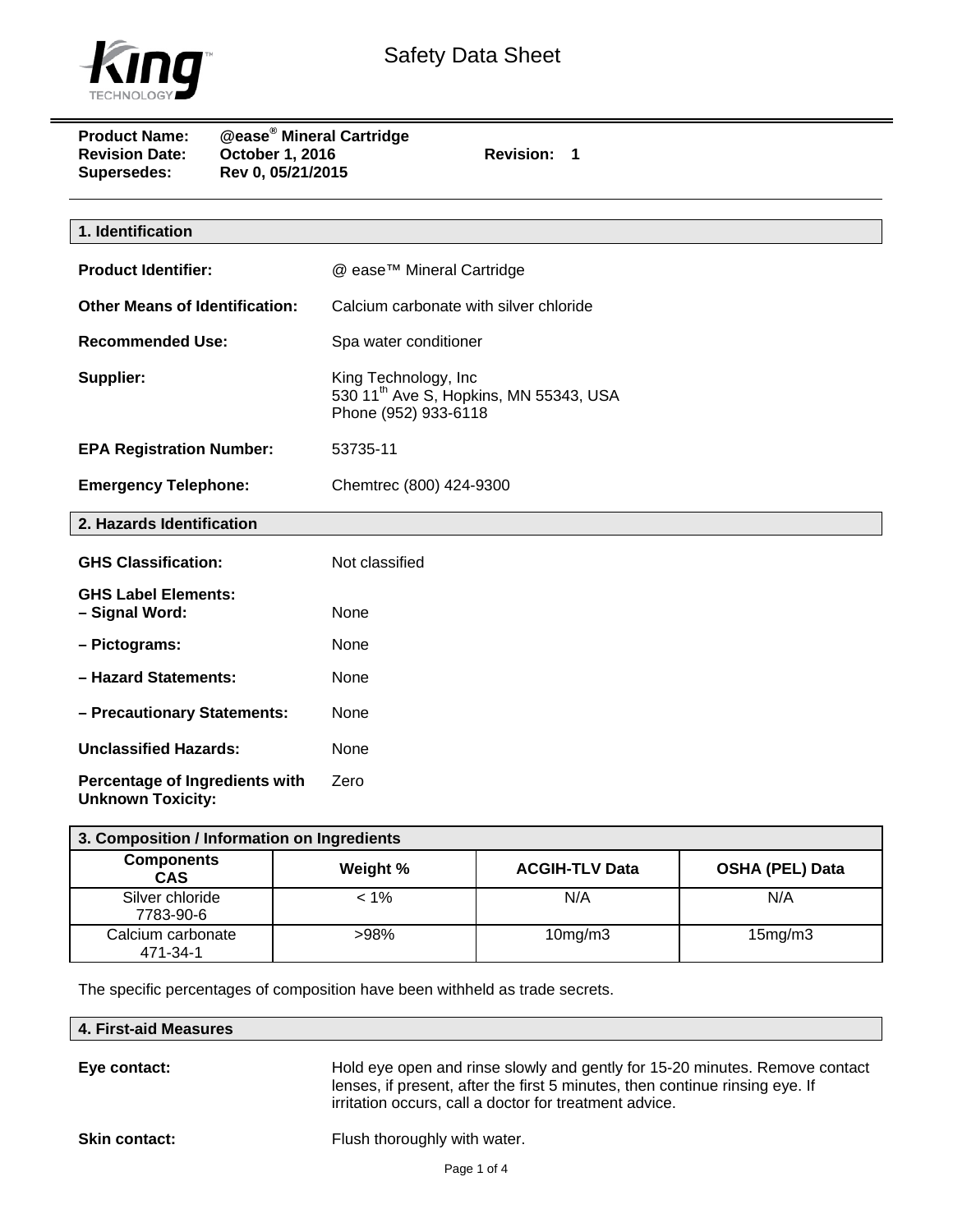

| <b>Product Name:</b><br><b>Revision Date:</b><br>October 1, 2016<br>Rev 0, 05/21/2015<br><b>Supersedes:</b> | <b>@ease<sup>®</sup> Mineral Cartridge</b><br>Revision: 1                                                                         |  |
|-------------------------------------------------------------------------------------------------------------|-----------------------------------------------------------------------------------------------------------------------------------|--|
| Inhalation:                                                                                                 | Move person to fresh air. If irritation occurs, call a doctor for treatment advice.                                               |  |
| Ingestion:                                                                                                  | Ingestion of significant amounts is unlikely. If irritation occurs, call a doctor for<br>treatment advice.                        |  |
| <b>Most Important Symptoms,</b><br><b>Acute and Delayed:</b>                                                | No known symptoms.                                                                                                                |  |
| <b>Immediate Medical Attention</b><br><b>Required:</b>                                                      | None required.                                                                                                                    |  |
| 5. Fire-fighting Measures                                                                                   |                                                                                                                                   |  |
| <b>Suitable Extinguishing Media:</b>                                                                        | There are no unusual fire or explosion hazards with this material. This material<br>is stable, non-hazardous.                     |  |
| <b>Unsuitable Extinguishing</b><br>Media:                                                                   | None known.                                                                                                                       |  |
| <b>Special Protective Equipment</b><br>and Precautions for Fire-<br>fighters:                               | There are no unusual fire or explosion hazards with this material. This material<br>is stable, non-hazardous.                     |  |
| <b>Specific Hazards Arising From</b><br>the Chemical:                                                       | None known.                                                                                                                       |  |
| <b>6. Accidental Release Measures</b>                                                                       |                                                                                                                                   |  |
| <b>Personal Precautions:</b>                                                                                | Using appropriate equipment, contain spilled material.                                                                            |  |
| <b>Methods for Cleaning Up:</b>                                                                             | Product is a non-hazardous solid. Sweep up material and dispose of as<br>normal household waste.                                  |  |
| 7. Handling and Storage                                                                                     |                                                                                                                                   |  |
| Handling:                                                                                                   | Product is non-hazardous. There are no specific handling requirements.                                                            |  |
| Storage:                                                                                                    | Keep this product in original closed container when not in use. Store in cool,<br>dry, well ventilated area away from open flame. |  |
| 8. Exposure Controls / Personal Protection                                                                  |                                                                                                                                   |  |
| <b>Exposure Limits:</b>                                                                                     | See Section 3.                                                                                                                    |  |
| <b>Appropriate Engineering</b><br><b>Controls:</b>                                                          | None required.                                                                                                                    |  |
| Personal protective equipment:                                                                              |                                                                                                                                   |  |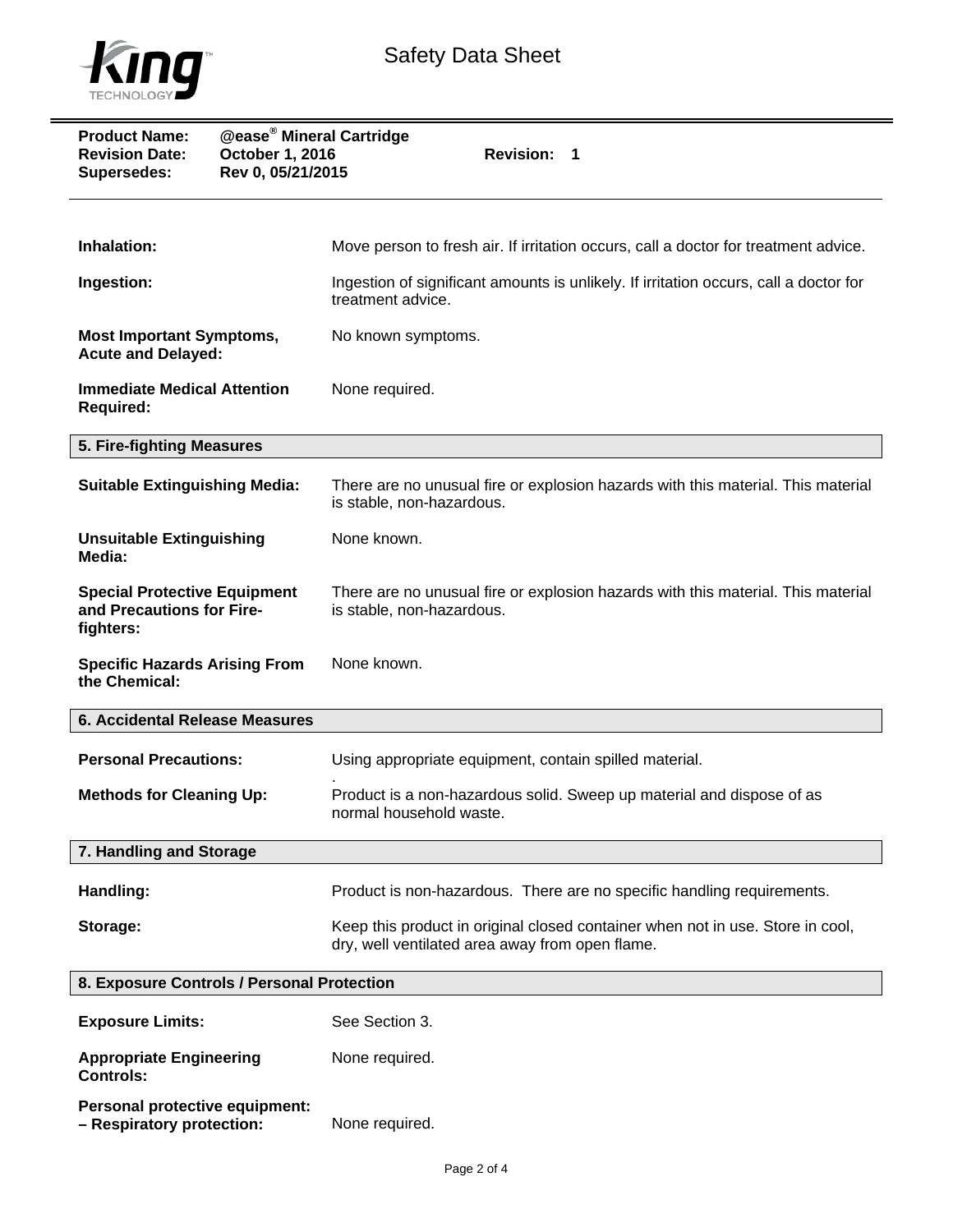

| <b>Product Name:</b><br><b>Revision Date:</b><br>October 1, 2016<br>Rev 0, 05/21/2015<br>Supersedes: | <b>@ease<sup>®</sup> Mineral Cartridge</b><br>Revision: 1        |
|------------------------------------------------------------------------------------------------------|------------------------------------------------------------------|
| - Hand protection:                                                                                   | None required.                                                   |
| - Eye protection:                                                                                    | None required.                                                   |
| - Skin and body protection:                                                                          | None required.                                                   |
| <b>Hygiene measures:</b>                                                                             | None required.                                                   |
| <b>Other Precautions:</b>                                                                            | None required.                                                   |
| 9. Physical and Chemical Properties                                                                  |                                                                  |
| Appearance:                                                                                          | White granular material                                          |
| Odor:                                                                                                | Not available                                                    |
| <b>Odor threshold:</b>                                                                               | Not available                                                    |
| Melting point / range:                                                                               | Not available                                                    |
| Boiling point / range:                                                                               | Not available                                                    |
| Flash point:                                                                                         | Not available                                                    |
| <b>Evaporation rate:</b>                                                                             | Not available                                                    |
| <b>Flammability:</b>                                                                                 | Not available                                                    |
| Vapor pressure:                                                                                      | Not available                                                    |
| Vapor density:                                                                                       | Not available                                                    |
| <b>Bulk density:</b>                                                                                 | Not available                                                    |
| Solubility in water:                                                                                 | Not available                                                    |
| Specific gravity:                                                                                    | Not available                                                    |
| pH:                                                                                                  | Not available                                                    |
| <b>Flammability limits:</b>                                                                          | Not available                                                    |
| <b>Partition coefficient:</b>                                                                        | Not available                                                    |
| Auto-ignition temperature:                                                                           | Not available                                                    |
| <b>Decomposition temperature:</b>                                                                    | Not available                                                    |
| <b>Viscosity:</b>                                                                                    | Not available                                                    |
| 10. Stability and Reactivity                                                                         |                                                                  |
| <b>Reactivity:</b>                                                                                   | Not reactive under normal conditions.                            |
| Stability:                                                                                           | This product is stable under normal conditions                   |
| Incompatible materials:                                                                              | None known.                                                      |
| <b>Conditions to avoid:</b>                                                                          | None known.                                                      |
| <b>Hazardous decomposition</b><br>products:                                                          | None known.                                                      |
| <b>Possibility of hazardous</b><br>reactions:                                                        | Hazardous polymerization will not occur under normal conditions. |